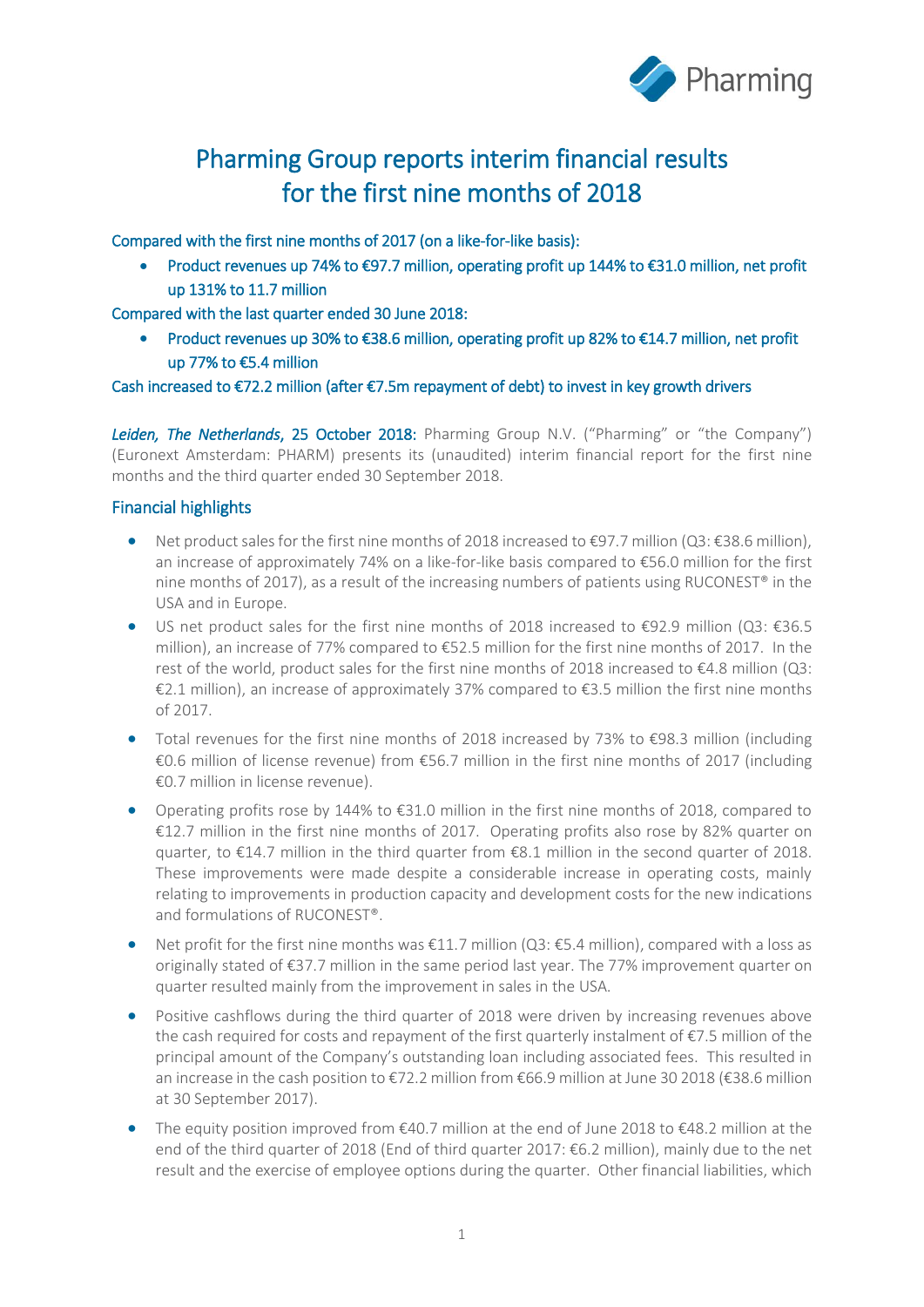

refers to the contingent consideration for the milestones, has been divided into current and noncurrent elements, reflecting the probability of paying the first milestone in 2019.

- Inventories changed from €23.2 million at the end of the second quarter of 2018 to €21.0 million at the end of the third quarter of 2018 (End of third quarter 2017: €18.0 million), mainly due to slightly larger than anticipated sales demands in the US and Europe.
- Net profits were affected by an adjustment to the policy on effective interest on the \$100 million loan to reflect normal fees due on the contracted quarterly repayments that are being accounted for now in the effective interest rate instead of being taken directly to the income statement. This amendment will amount to €4.3 million spread out over the four year lifetime of the loan, and if this policy had been implemented from the start of the loan, there would have been additional non-cash finance costs of €0.9 million in 2017. For the full year, the corrected loss would therefore have been €80.8 million, and this will be shown in the comparables column at the full year results. Additional changes reflected in net profit include an increase of €5.8 million for contingent consideration increases, as the likelihood of milestone payments increases, and this provision listed under other financial liabilities has been split into current and non-current segments. The net result also includes an increase in the deferred taxation asset of €5.7 million reflecting the faster-than-expected growth in profits likely to be taxable.
- Since the last reporting date of 30 June 2018, the company has issued a total of 6,947,881 shares and recorded 282,001 options in connection with a number of exercises of options under the current schemes. The number of issued shares as at 25 October 2018 is 617,358,943. The fully diluted number of shares as at 25 October 2018 is 657,578,717.

#### Operational highlights during the third quarter

- In September 2018, the Company received a Complete Response Letter (CRL) from the U.S. Food and Drug Administration (FDA) regarding the supplemental Biologics License Application (sBLA) for RUCONEST® to expand the current indication to include prophylaxis in patients with hereditary angioedema (HAE). Based on their review, the FDA has requested an additional clinical trial to evaluate the effectiveness of RUCONEST® further in HAE prophylaxis. The Company is following up with the FDA on the exact path to approval and what study would be suitable. The development of intra-muscular, sub-cutaneous and pain-free intra-dermal delivery of RUCONEST® is not affected by this and continues as planned.
- Also in September, the Company filed a clinical trial application (CTA) with the European Medicines Agency in the Netherlands to initiate the clinical development of RUCONEST to treat and prevent pre-eclampsia. A similar filing has also been made in Australia.

## Operational highlights since the reporting date

• Last week, Pharming announced positive results from a Phase II investigator-initiated study of RUCONEST® (recombinant human C1 esterase inhibitor, or "rhC1INH") in a double-blind, placebo-controlled clinical trial in patients at risk of nephropathy resulting from contrastenhanced examinations.

The study was led by Dr. Michael Osthoff at the University Hospital Basel, Basel, Switzerland. 75 eligible patients with known moderate to severe renal function impairment were given either 50 units per kg (up to 4200 units) of RUCONEST® (n=37) or placebo (n=38) immediately prior to treatment with standard-of care contrast medium as part of an elective coronary angiography with or without a percutaneous coronary intervention ("PCI"), and then a second identical treatment four hours after the intervention .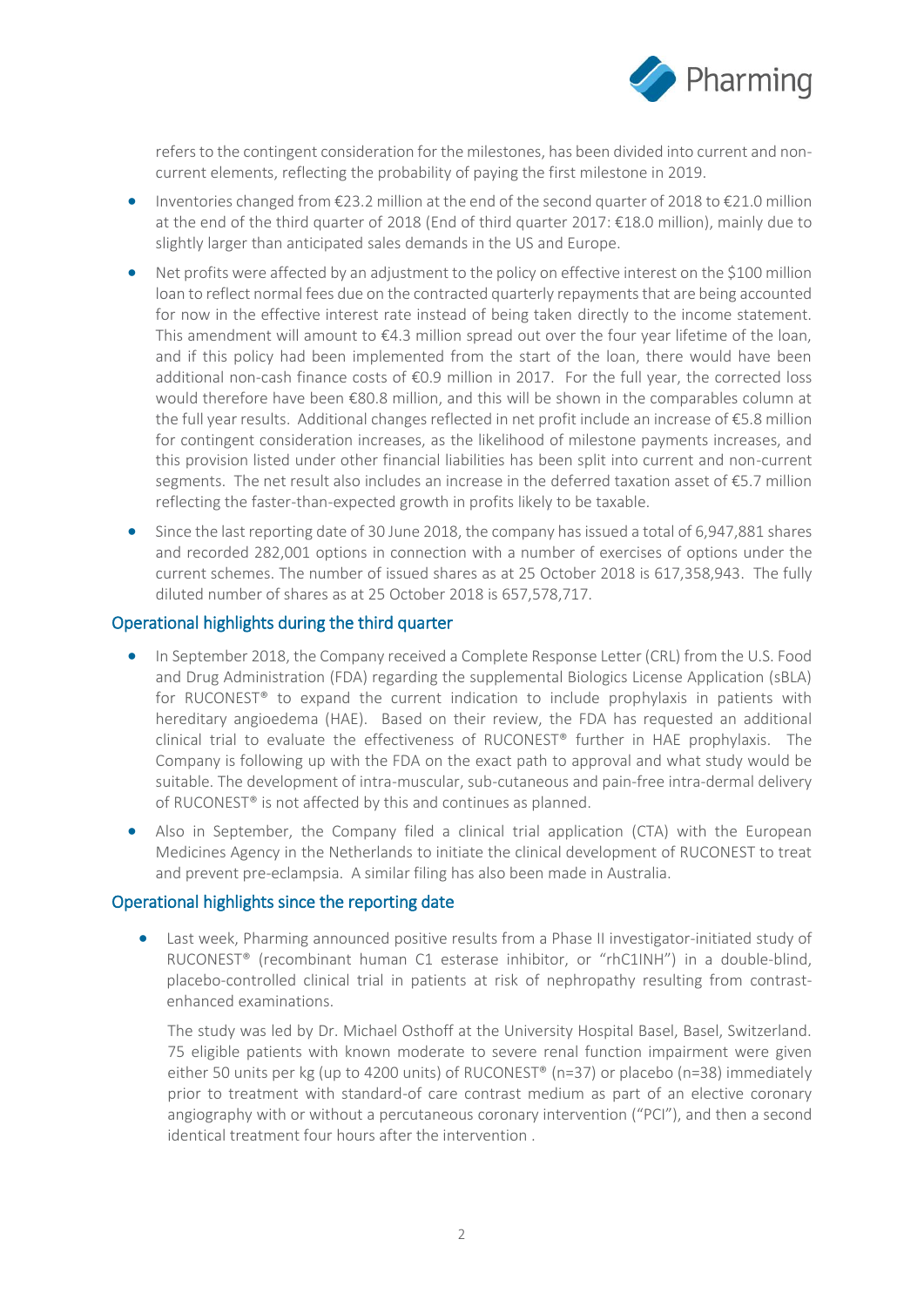

In the overall study, RUCONEST® showed a statistically-significant effect ( $p= 0.038$ ) in reducing the rise in urinary Neutrophil Gelatinase-Associated Lipocalin (NGAL), the primary endpoint for the study and a generally recognized early marker of acute renal injury, in patients with diagnosed renal function impairment undergoing interventions enhanced with standard contrast media such as PCIs. The results were especially clear in the sub-group of patients (n=30) undergoing PCI. The intent-to-treat analysis in this group showed that patients on RUCONEST® had a median increase in peak urinary NGAL concentration within 48 hours of 1.8 ng/ml compared with an increase of 26.2 ng/ml in the placebo arm (p=0.04). This corresponds to a clear difference in the median percentage change in the peak urinary NGAL level within 48 hours of 11.3% in the RUCONEST<sup>®</sup> arm and 205.2% in the placebo arm (p=0.001).

The overall assessment of the study also showed trends that patients undergoing more invasive interventions and procedures requiring higher volumes of contrast medium experienced a stronger benefit from the RUCONEST® treatment. The treatment also showed an excellent safety profile comparable to the placebo group  $-$  a particularly significant observation considering the high-risk patient group included in the study (average age approximately 77 years, with multiple comorbidities and impaired kidney function).

This data therefore supports additional clinical investigations for the use of rhC1INH in a new indication where there is significant unmet medical need.

## Sijmen de Vries, Chief Executive Officer, commented:

*"I am pleased to report very good results indeed today in a period of intense competition. The revenue and profit performance reinforces the success of our in-market strategy for RUCONEST®. The encouraging growth for RUCONEST® despite that competition also gives us confidence in our approach to ensure all patients have the least uncertainty, discomfort and disruption from their condition possible.* 

*In addition, we continue to make good progress in our pipeline, reporting positive data from the first investigator-initiated study of RUCONEST® in contrast-induced nephropathy, and filing clinical trial applications to initiate our clinical development of RUCONEST® to treat and prevent pre-eclampsia. We also look forward to the data from the comparative investigatorinitiated study in HAE at the end of the year, and to new filings for development of additional forms of RUCONEST® in the near future."*

## Financial summary

#### *9 months to 30 September*

|                                     | 2018                    | 2018           | 2017           | %      |
|-------------------------------------|-------------------------|----------------|----------------|--------|
| Amounts in €m except per share data | 3 <sup>rd</sup> Quarter | $1st$ 9 months | $1st$ 9 months | Change |
| <b>Income Statement</b>             |                         |                |                |        |
| Revenue from product sales          | 38.6                    | 97.7           | 56.0           | 74%    |
| Other revenue                       | 0.2                     | 0.6            | 0.7            | (14%)  |
| Total revenue                       | 38.8                    | 98.3           | 56.7           | 73%    |
| Gross profit                        | 32.4                    | 82.4           | 48.8           | 69%    |
| Operating result                    | 14.7                    | 31.0           | 12.7           | 144%   |
| Net result                          | 5.4                     | 11.7           | (37.7)         | 131%   |
| <b>Balance Sheet</b>                |                         |                |                |        |
| Cash & marketable securities        | 72.2                    | 72.2           | 38.6           | 87%    |
| <b>Share Information</b>            |                         |                |                |        |
| Earnings per share (€): - Undiluted | 0.009                   | 0.019          | (0.077)        | 125%   |
| - Fully diluted                     | 0.008                   | 0.017          | n/a            |        |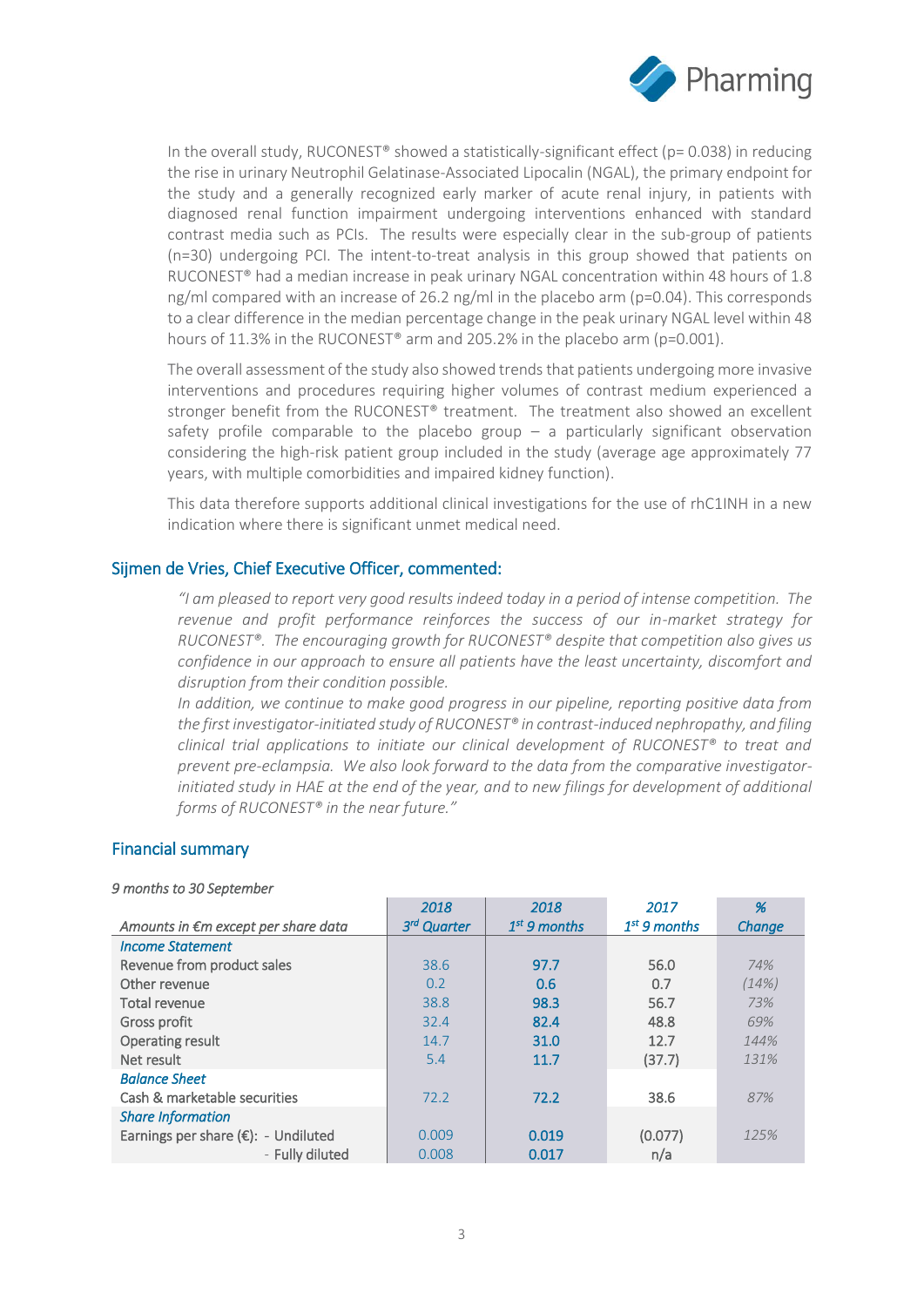

## Chief Executive Officer Commentary

- During the third quarter of 2018 we demonstrated strong growth in RUCONEST® sales, building on positive progress reported in our half-year results, and validating our marketing approach to ensure all patients have access to potentially the best treatment for their HAE attacks before those attacks develop into painful symptoms.
- More recently, we delivered on important groundwork for future growth opportunities; we submitted a CTA for the first study in the development of RUCONEST® to treat and prevent pre-eclampsia, which may enable RUCONEST® to be the first real product able to ameliorate this appalling condition for expectant mothers; and we received positive results (detailed below) from the investigator initiated study in the large indication of acute kidney injury resulting from contrast-enhanced vascular interventions and examinations. This strong positive progress will now enable us to plan the next steps in clinical development for this indication..
- Looking forward to the remainder of 2018 and beyond, we expect sales in the last quarter of this year to be in the same range as Q3 despite competitive pressure as more and more patients become familiar with the ease and power of treating their HAE with RUCONEST® and for 2018 to become the first net profitable year for Pharming. We expect to start 2019 on a very strong footing with many new opportunities to enhance shareholder value very significantly in the future.

## *Dr Sijmen de Vries Chief Executive Officer*

## **Outlook**

For the remainder of 2018, the Company expects:

- FY 2018 revenues from product sales to be in the range of most analysts' forecasts and for the fourth quarter results to be in the same range as the third quarter, driven by continued underlying demand balanced by increasing competition
- Achievement of a continued positive net result, continued operating profit and positive cashflows for the remaining quarter
- Continued investment in the production of RUCONEST® in order to ensure continuity of supply to the growing markets in the US, Europe and the RoW
- Approval for the pre-eclampsia study and commencement of that study
- Continued and enhanced support for patients in all territories, as we continue to believe that RUCONEST® represents a fast, effective, reliable and safe therapy option for all HAE patients no matter their situation
- Continued progress in the new pipeline programs in Pompe disease and Fabry's disease, and additional development opportunities and assets as they occur

## About Pharming Group N.V.

Pharming is a specialty pharmaceutical company developing innovative products for the safe, effective treatment of rare diseases and unmet medical needs. Pharming's lead product, RUCONEST® (conestat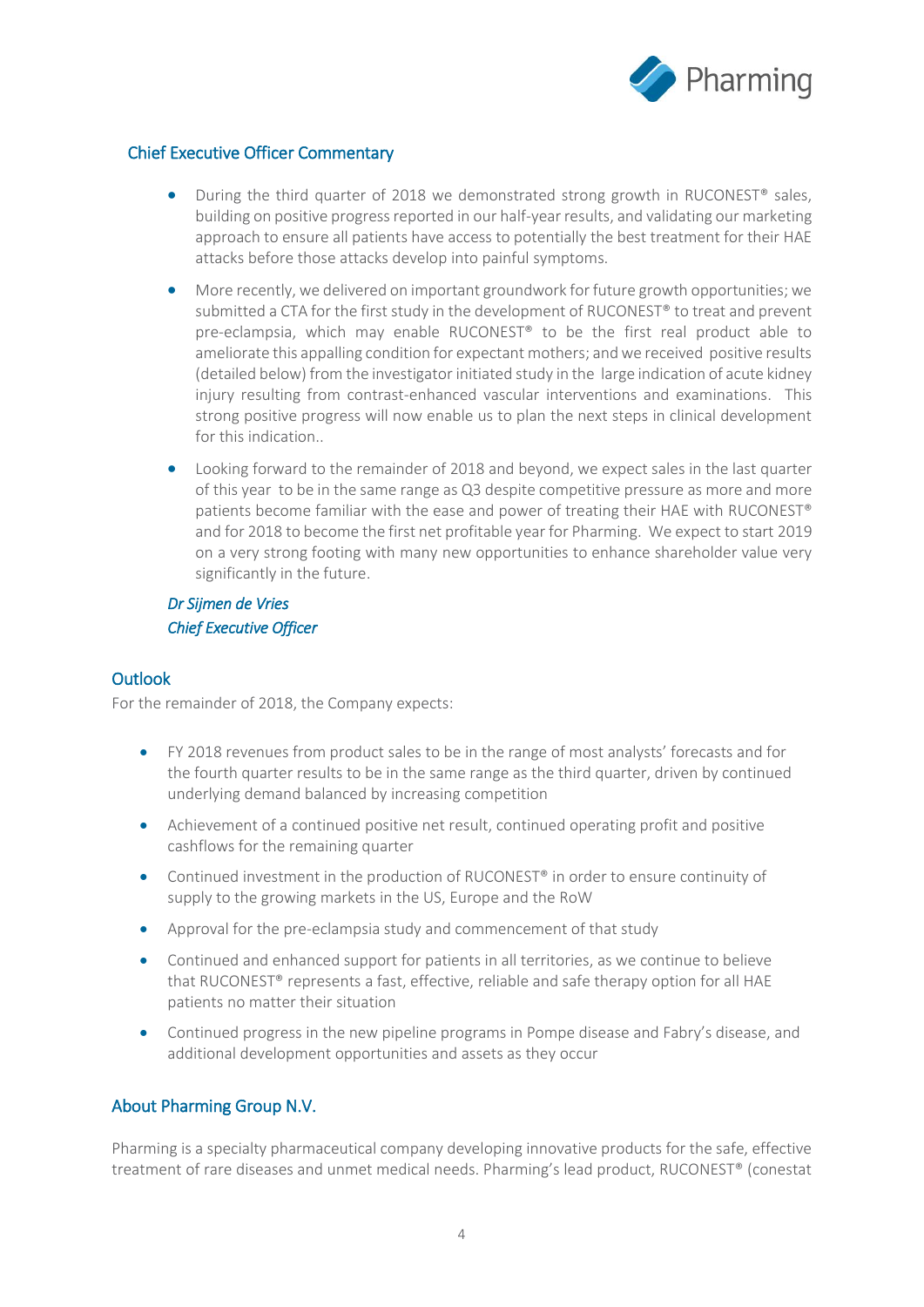

alfa) is a recombinant human C1 esterase inhibitor approved for the treatment of acute Hereditary Angioedema ("HAE") attacks in patients in Europe, the US, Israel and South Korea. The product is available on a named-patient basis in other territories where it has not yet obtained marketing authorization.

RUCONEST® is distributed by Pharming in Austria, France, Germany, Luxembourg, the Netherlands, the United Kingdom and the United States of America. Pharming holds commercialisation rights in Algeria, Andorra, Bahrain, Belgium, Ireland, Jordan, Kuwait, Lebanon, Morocco, Oman, Portugal, Qatar, Syria, Spain, Switzerland, Tunisia, United Arab Emirates and Yemen. In some of these countries distribution is made in association with the HAEi Global Access Program (GAP).

RUCONEST® is distributed by Swedish Orphan Biovitrum AB (publ) (SS: SOBI) in the other EU countries, and in Azerbaijan, Belarus, Georgia, Iceland, Kazakhstan, Liechtenstein, Norway, Russia, Serbia and Ukraine.

RUCONEST® is distributed in Argentina, Colombia, Costa Rica, the Dominican Republic, Panama, and Venezuela by Cytobioteck, in South Korea by HyupJin Corporation and in Israel by Kamada.

RUCONEST® is also being examined for approval for the treatment of HAE in young children (2-13 years of age) and evaluated for various additional follow-on indications.

Pharming's technology platform includes a unique, GMP-compliant, validated process for the production of pure recombinant human proteins that has proven capable of producing industrial quantities of high quality recombinant human proteins in a more economical and less immunogenetic way compared with current cell-line based methods. Leads for enzyme replacement therapy ("ERT") for Pompe and Fabry's diseases are being optimized at present, with additional programs not involving ERT also being explored at an early stage at present.

Pharming has a long-term partnership with the China State Institute of Pharmaceutical Industry ("CSIPI"), a Sinopharm company, for joint global development of new products, starting with recombinant human Factor VIII for the treatment of Haemophilia A. Pre-clinical development and manufacturing will take place to global standards at CSIPI and are funded by CSIPI. Clinical development will be shared between the partners with each partner taking the costs for their territories under the partnership.

Additional information is available on the Pharming website: [www.pharming.com](http://www.pharming.com/) 

#### Forward-looking Statements

*This press release of Pharming Group N.V. and its subsidiaries ("Pharming", the "Company" or the "Group") may contain forward-looking statements including without limitation those regarding Pharming's financial projections, market expectations, developments, partnerships, plans, strategies and capital expenditures.*

*The Company cautions that such forward-looking statements may involve certain risks and uncertainties, and actual results may differ. Risks and uncertainties include without limitation the effect of competitive, political and economic factors, legal claims, the Company's ability to protect intellectual property, fluctuations in exchange and interest rates, changes in taxation laws or rates, changes in legislation or accountancy practices and the Company's ability to identify, develop and successfully commercialise new products, markets or technologies.*

*As a result, the Company's actual performance, position and financial results and statements may differ materially from the plans, goals and expectations set forth in such forward-looking statements. The Company assumes no obligation to update any forward-looking statements or information, which should be taken as of their respective dates of issue, unless required by laws or regulations.*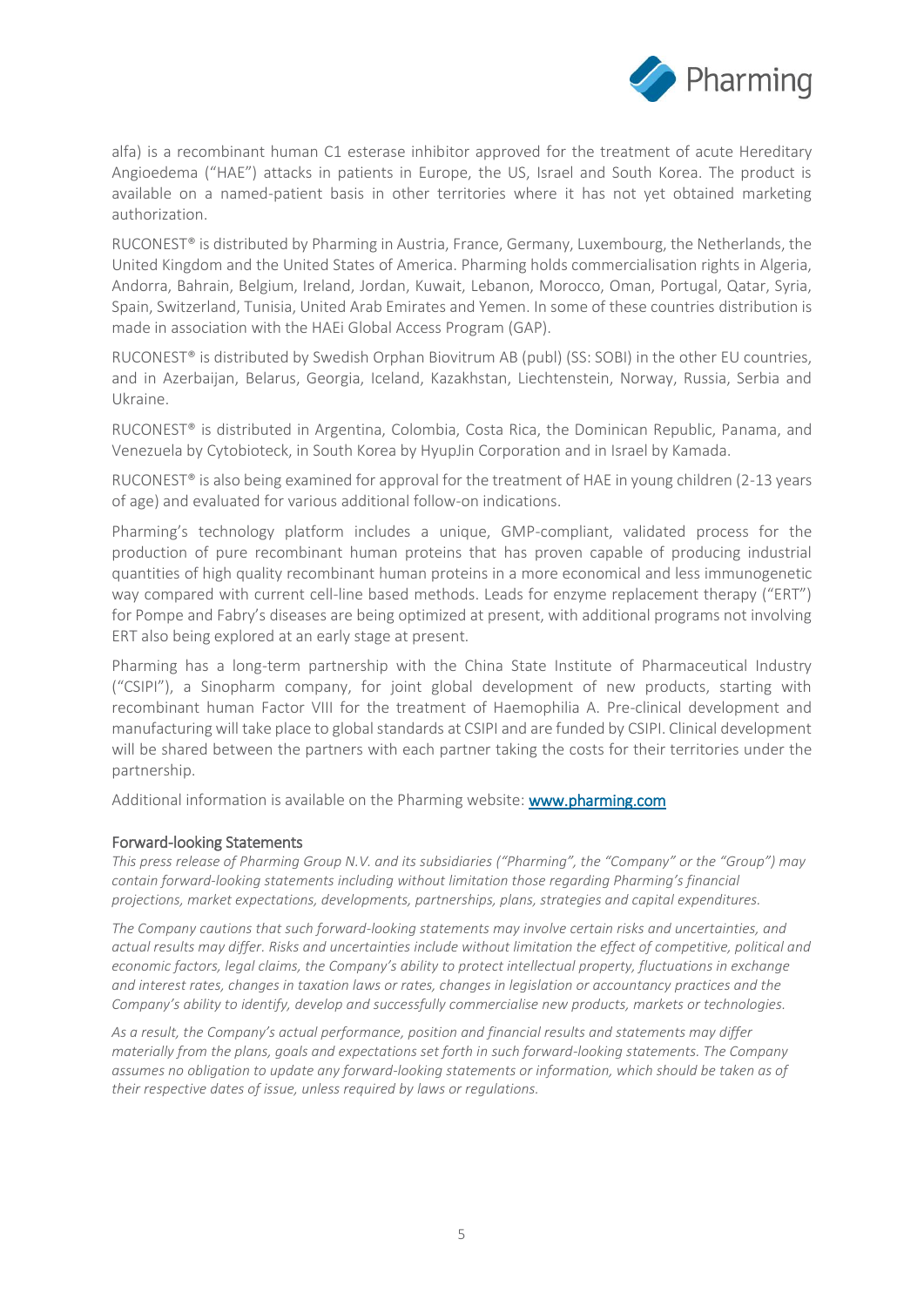

## For further public information, contact

Sijmen de Vries, CEO: T: +31 71 524 7400 Robin Wright, CFO: T: +31 71 524 7432

*FTI Consulting* Julia Phillips/ Victoria Foster Mitchell, T: +44 203 727 1136

*LifeSpring Life Sciences Communication, Amsterdam, The Netherlands* Leon Melens, Tel: +31 6 53 81 64 27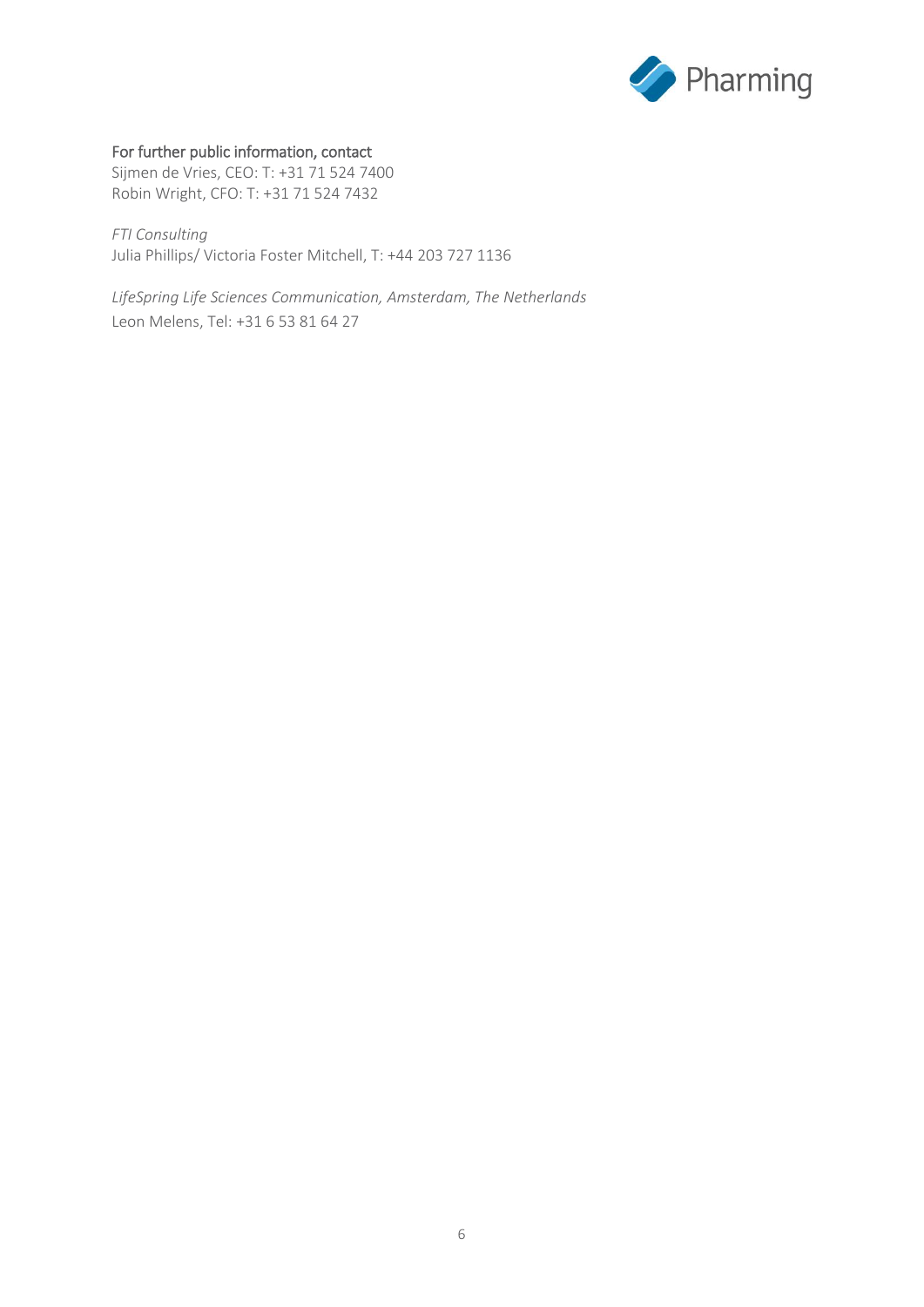

## Pharming Group N.V.

## Consolidated Interim Financial Statements (Unaudited) For the first nine months ended 30 September 2018

Consolidated statement of income Consolidated statement of comprehensive income Consolidated balance sheet Consolidated statement of cash flows

## Appendix: Main Financial Statements reported in US dollars

## (This appendix is not part of the Consolidated Interim Financial Statements)

Consolidated statement of income in US Dollars (unaudited) Consolidated balance sheet in US Dollars (unaudited)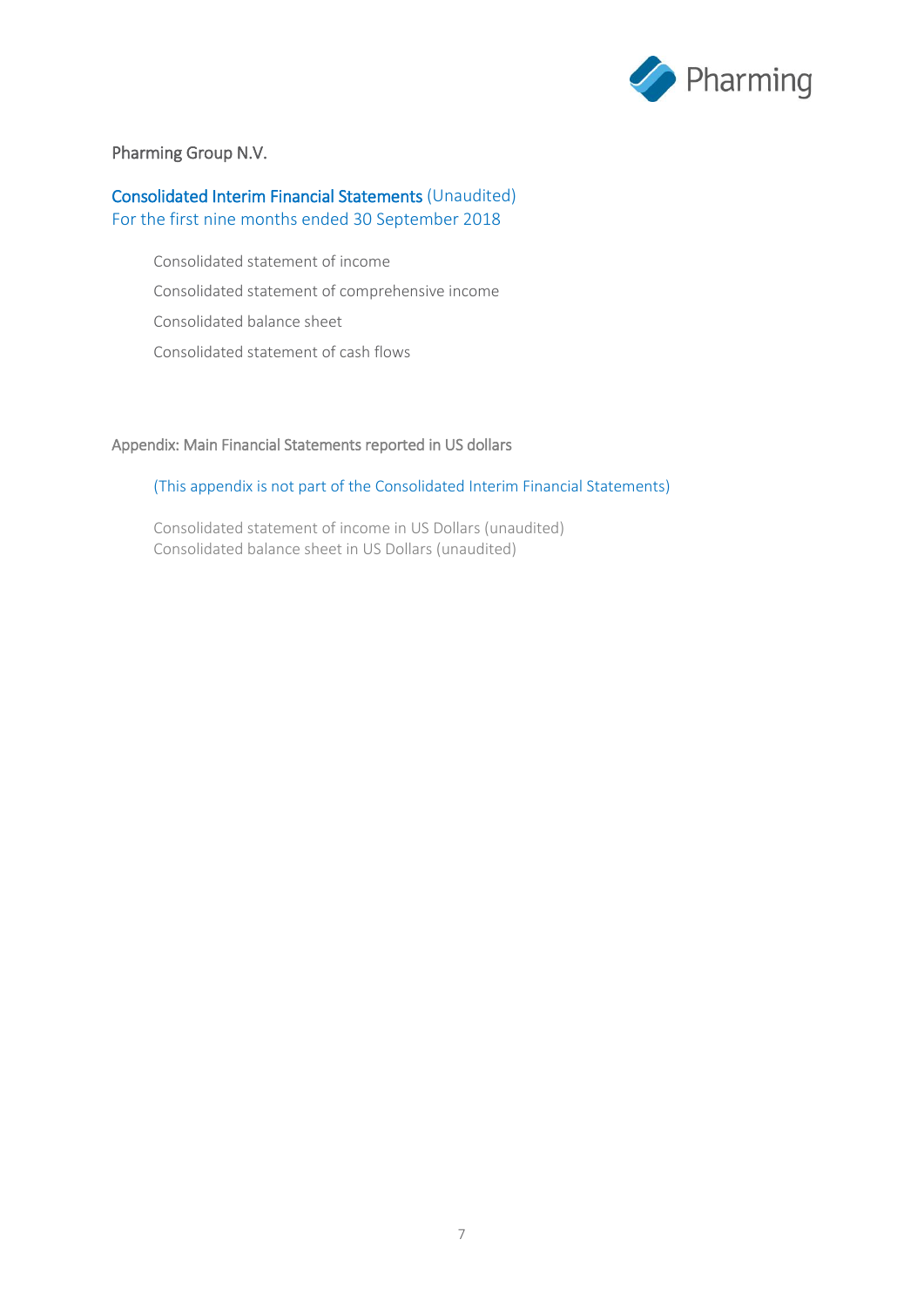

## Consolidated Statement of Income

| Amounts in €'000, except per share data           | <b>YTD 2018</b> | <b>YTD 2017</b> |
|---------------------------------------------------|-----------------|-----------------|
|                                                   |                 |                 |
| Product sales                                     | 97,677          | 55,987          |
| License fees                                      | 603             | 741             |
| <b>Revenues</b>                                   | 98,280          | 56,728          |
|                                                   |                 |                 |
| Costs of sales                                    | (15, 844)       | (7, 919)        |
|                                                   |                 |                 |
| <b>Gross profit</b>                               | 82,436          | 48,809          |
|                                                   |                 |                 |
| Other income                                      | 473             | 607             |
|                                                   |                 |                 |
| Research and development                          | (17, 568)       | (13,068)        |
| General and administrative                        | (8, 321)        | (4,308)         |
| Marketing and sales                               | (26,005)        | (19, 315)       |
| Costs                                             | (51,894)        | (36, 691)       |
|                                                   |                 |                 |
| <b>Operating result</b>                           | 31,015          | 12,725          |
|                                                   |                 |                 |
| Fair value gain (loss) on revaluation derivatives | (725)           | (15, 186)       |
| Other financial income and expenses               | (18, 498)       | (35, 248)       |
| Financial income and expenses                     | (19, 223)       | (50, 434)       |
|                                                   |                 |                 |
| Result before income tax                          | 11,792          | (37,709)        |
| Income tax expense                                | (76)            |                 |
|                                                   |                 |                 |
| Net result for the period                         | 11,716          | (37,709)        |
|                                                   |                 |                 |
| Attributable to:                                  |                 |                 |
| Owners of the parent                              | 11,716          | (37, 709)       |
|                                                   |                 |                 |
| <b>Total net result</b>                           | 11,716          | (37,709)        |
| Basic earnings per share $(\epsilon)$             | 0.019           | (0.077)         |
| Fully-diluted earnings per share $(\epsilon)$     | 0.017           | n/a             |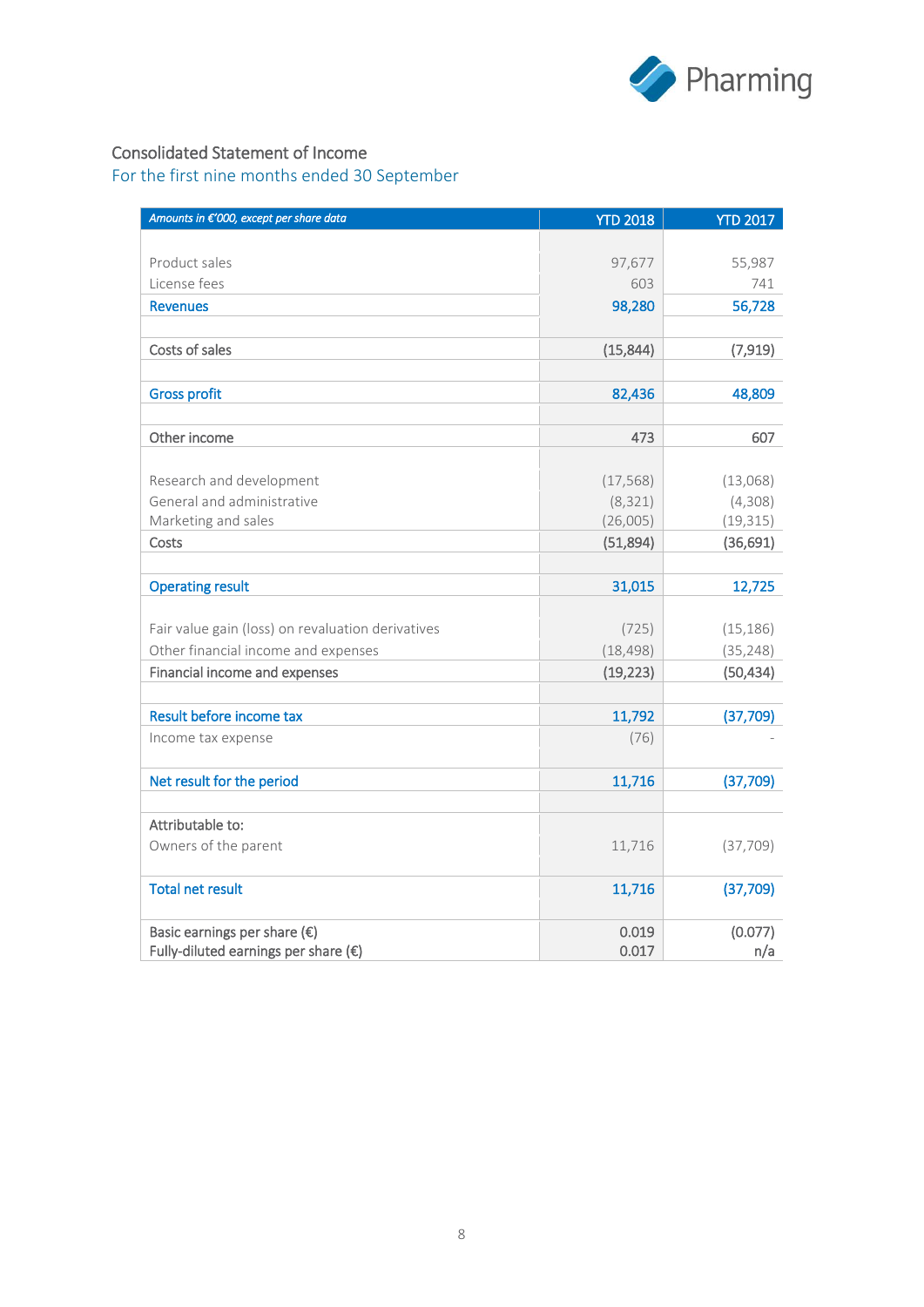

# Consolidated Statement of Comprehensive Income

| Amounts in €'000                                                 | <b>YTD 2018</b> | <b>YTD 2017</b> |
|------------------------------------------------------------------|-----------------|-----------------|
| Net result for the period                                        | 11,716          | (37,709)        |
| Currency translation differences                                 | 90              | (482)           |
| Items that may be subsequently reclassified to profit or<br>loss | 90              | (482)           |
| Other comprehensive income, net of tax                           | 90              | (482)           |
| Total comprehensive income for the period                        | 11,806          | (38, 191)       |
| Attributable to:<br>Owners of the parent                         | 11,806          | (38,191)        |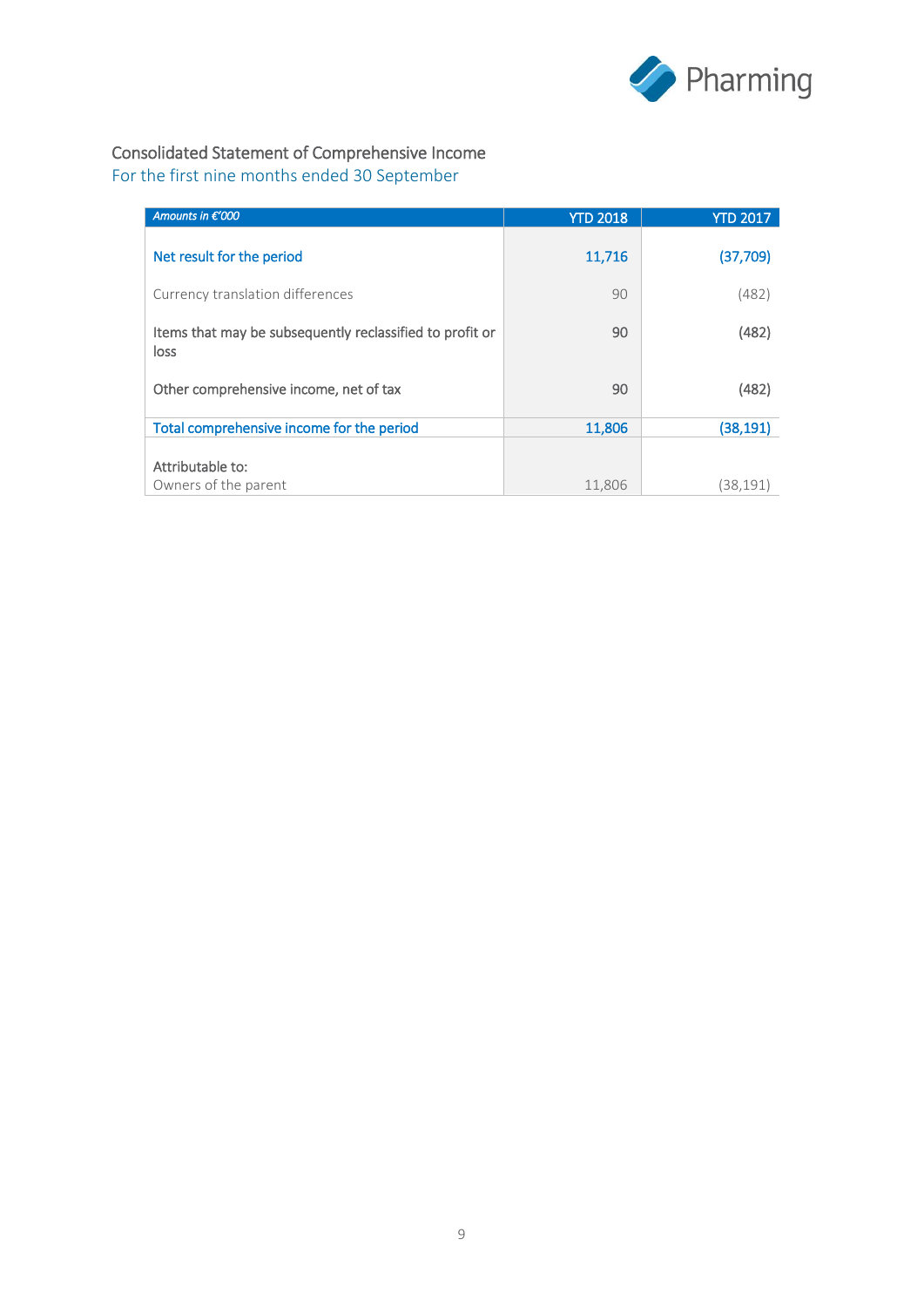

# Consolidated Balance Sheet

As at date shown

| Amounts in €'000                    | 30 September<br>2018 | 31 December<br>2017 |
|-------------------------------------|----------------------|---------------------|
|                                     |                      |                     |
|                                     |                      |                     |
| Intangible assets                   | 56,322               | 56,631              |
| Property, plant and equipment       | 8,298                | 8,234               |
| Long term prepayment                | 1,968                | 2,296               |
| Deferred tax asset                  | 9,392                | 9,442               |
| Restricted cash                     | 1,191                | 1,336               |
| Non-current assets                  | 77,171               | 77,939              |
| Inventories                         | 20,951               | 18,334              |
| Trade and other receivables         | 23,570               | 11,260              |
| Cash and cash equivalents           | 71,025               | 58,657              |
| <b>Current assets</b>               | 115,546              | 88,251              |
|                                     |                      |                     |
| <b>Total assets</b>                 | 192,717              | 166,190             |
| Share capital                       | 6,172                | 5,790               |
| Share premium                       | 391,023              | 370,220             |
| Legal reserves                      | (848)                | (938)               |
| Accumulated deficit                 | (348, 174)           | (356, 270)          |
| Shareholders' equity                | 48,173               | 18,802              |
|                                     |                      |                     |
| Loans and borrowings                | 41,432               | 58,684              |
| Deferred license fee income         | 867                  | 1,467               |
| Finance lease liabilities           | 185                  | 390                 |
| Other financial liabilities         | 15,773               | 28,319              |
| Non-current liabilities             | 58,257               | 88,860              |
| Loans and borrowings                | 35,924               | 21,962              |
| Deferred license fee income         | 800                  | 804                 |
| Derivative financial liabilities    | 889                  | 8,301               |
| Trade and other payables            | 31,167               | 27,198              |
| Finance lease liabilities           | 263                  | 263                 |
| Other financial liabilities         | 17,244               |                     |
| <b>Current liabilities</b>          | 86,287               | 58,528              |
| <b>Total equity and liabilities</b> | 192,717              | 166,190             |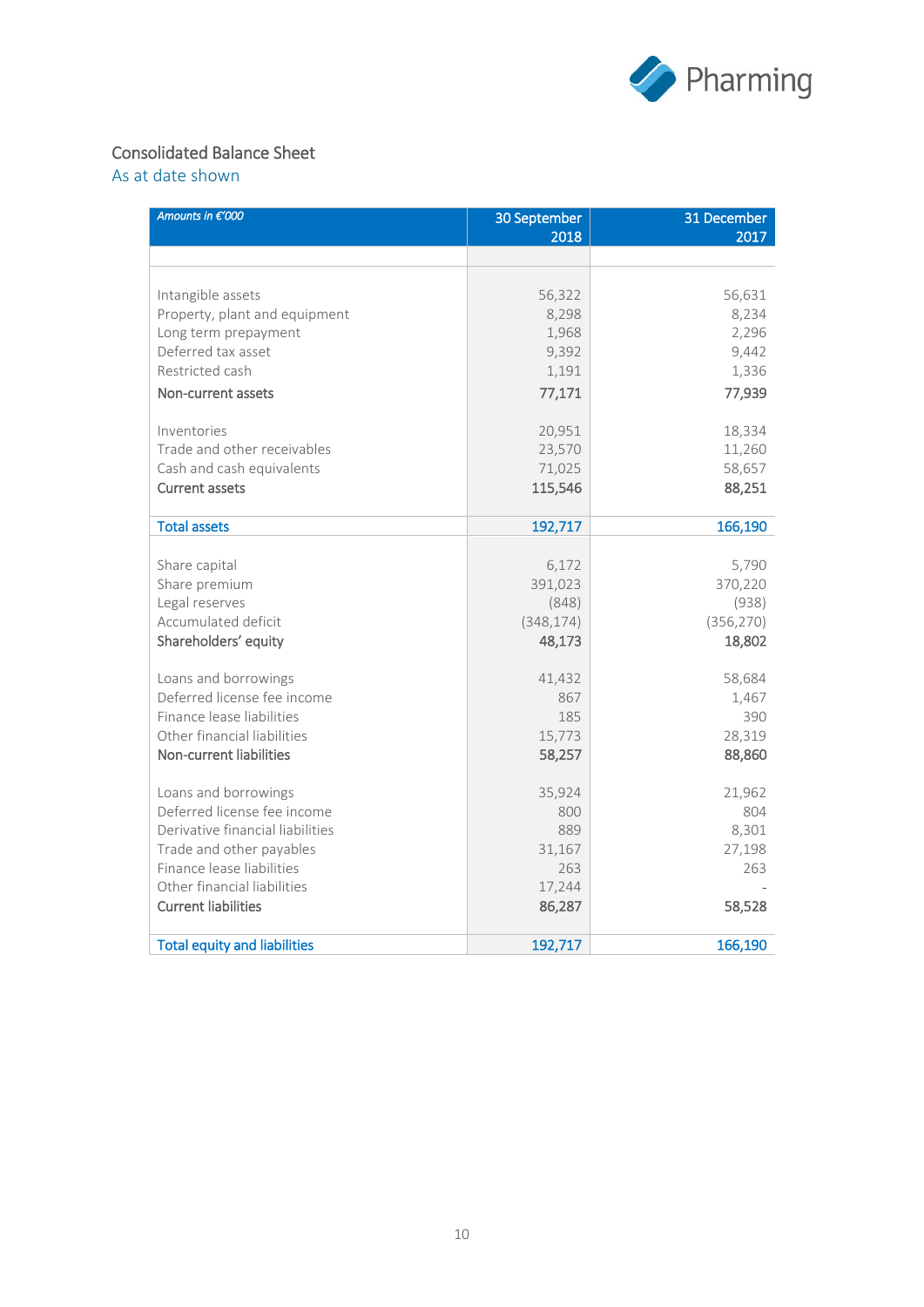

# Consolidated Statement of Cash Flows

| 31,015<br><b>Operating result</b><br>12,725<br>Non-cash adjustments:<br>Depreciation, amortization<br>2,907<br>2,543<br>Accrued employee benefits<br>2,316<br>1,308<br>Deferred license fees<br>(603)<br>(741)<br>Operating cash flows before changes in working capital<br>35,635<br>15,835<br>Changes in working capital:<br>Inventories<br>(2,617)<br>(54)<br>Trade and other receivables<br>(9,358)<br>(12, 310)<br>Payables and other current liabilities<br>3,969<br>2,977<br>Total changes in working capital<br>(10, 958)<br>(6, 435)<br>Changes in non-current assets, liabilities and equity<br>1,347<br>524<br>Cash generated from (used in) operations before interest and taxes<br>26,024<br>9,924<br>Interest received<br>Net cash flows generated from (used in) operating activities<br>26,024<br>9,924<br>Capital expenditure for property, plant and equipment<br>(2,057)<br>(2,518)<br>Investment intangible assets<br>(1,826)<br>(2, 189)<br>Net cash flows used in investing activities<br>(3,883)<br>(4,707)<br>Proceeds of loans and borrowings<br>89,181<br>Payments of transaction fees and expenses<br>(16, 051)<br>(76, 984)<br>Prepayments and interests on loans and borrowings<br>(17,990)<br>Proceeds of equity and warrants<br>7.949<br>6,110<br>Net cash flows generated from (used in) financing activities<br>(10,041)<br>2,256<br>Increase (decrease) of cash<br>12,100<br>7,473<br>Exchange rate effects<br>(973)<br>123<br>Cash and cash equivalents at 1 January<br>59,993<br>32,137<br>Total cash and cash equivalents at 30 September<br>38,637<br>72,216 | Amounts in €'000         | <b>YTD 2018</b> | <b>YTD 2017</b> |
|----------------------------------------------------------------------------------------------------------------------------------------------------------------------------------------------------------------------------------------------------------------------------------------------------------------------------------------------------------------------------------------------------------------------------------------------------------------------------------------------------------------------------------------------------------------------------------------------------------------------------------------------------------------------------------------------------------------------------------------------------------------------------------------------------------------------------------------------------------------------------------------------------------------------------------------------------------------------------------------------------------------------------------------------------------------------------------------------------------------------------------------------------------------------------------------------------------------------------------------------------------------------------------------------------------------------------------------------------------------------------------------------------------------------------------------------------------------------------------------------------------------------------------------------------------------------------------------------------|--------------------------|-----------------|-----------------|
|                                                                                                                                                                                                                                                                                                                                                                                                                                                                                                                                                                                                                                                                                                                                                                                                                                                                                                                                                                                                                                                                                                                                                                                                                                                                                                                                                                                                                                                                                                                                                                                                    |                          |                 |                 |
|                                                                                                                                                                                                                                                                                                                                                                                                                                                                                                                                                                                                                                                                                                                                                                                                                                                                                                                                                                                                                                                                                                                                                                                                                                                                                                                                                                                                                                                                                                                                                                                                    |                          |                 |                 |
|                                                                                                                                                                                                                                                                                                                                                                                                                                                                                                                                                                                                                                                                                                                                                                                                                                                                                                                                                                                                                                                                                                                                                                                                                                                                                                                                                                                                                                                                                                                                                                                                    |                          |                 |                 |
|                                                                                                                                                                                                                                                                                                                                                                                                                                                                                                                                                                                                                                                                                                                                                                                                                                                                                                                                                                                                                                                                                                                                                                                                                                                                                                                                                                                                                                                                                                                                                                                                    |                          |                 |                 |
|                                                                                                                                                                                                                                                                                                                                                                                                                                                                                                                                                                                                                                                                                                                                                                                                                                                                                                                                                                                                                                                                                                                                                                                                                                                                                                                                                                                                                                                                                                                                                                                                    |                          |                 |                 |
|                                                                                                                                                                                                                                                                                                                                                                                                                                                                                                                                                                                                                                                                                                                                                                                                                                                                                                                                                                                                                                                                                                                                                                                                                                                                                                                                                                                                                                                                                                                                                                                                    |                          |                 |                 |
|                                                                                                                                                                                                                                                                                                                                                                                                                                                                                                                                                                                                                                                                                                                                                                                                                                                                                                                                                                                                                                                                                                                                                                                                                                                                                                                                                                                                                                                                                                                                                                                                    |                          |                 |                 |
|                                                                                                                                                                                                                                                                                                                                                                                                                                                                                                                                                                                                                                                                                                                                                                                                                                                                                                                                                                                                                                                                                                                                                                                                                                                                                                                                                                                                                                                                                                                                                                                                    |                          |                 |                 |
|                                                                                                                                                                                                                                                                                                                                                                                                                                                                                                                                                                                                                                                                                                                                                                                                                                                                                                                                                                                                                                                                                                                                                                                                                                                                                                                                                                                                                                                                                                                                                                                                    |                          |                 |                 |
|                                                                                                                                                                                                                                                                                                                                                                                                                                                                                                                                                                                                                                                                                                                                                                                                                                                                                                                                                                                                                                                                                                                                                                                                                                                                                                                                                                                                                                                                                                                                                                                                    |                          |                 |                 |
|                                                                                                                                                                                                                                                                                                                                                                                                                                                                                                                                                                                                                                                                                                                                                                                                                                                                                                                                                                                                                                                                                                                                                                                                                                                                                                                                                                                                                                                                                                                                                                                                    |                          |                 |                 |
|                                                                                                                                                                                                                                                                                                                                                                                                                                                                                                                                                                                                                                                                                                                                                                                                                                                                                                                                                                                                                                                                                                                                                                                                                                                                                                                                                                                                                                                                                                                                                                                                    |                          |                 |                 |
|                                                                                                                                                                                                                                                                                                                                                                                                                                                                                                                                                                                                                                                                                                                                                                                                                                                                                                                                                                                                                                                                                                                                                                                                                                                                                                                                                                                                                                                                                                                                                                                                    |                          |                 |                 |
|                                                                                                                                                                                                                                                                                                                                                                                                                                                                                                                                                                                                                                                                                                                                                                                                                                                                                                                                                                                                                                                                                                                                                                                                                                                                                                                                                                                                                                                                                                                                                                                                    |                          |                 |                 |
|                                                                                                                                                                                                                                                                                                                                                                                                                                                                                                                                                                                                                                                                                                                                                                                                                                                                                                                                                                                                                                                                                                                                                                                                                                                                                                                                                                                                                                                                                                                                                                                                    |                          |                 |                 |
|                                                                                                                                                                                                                                                                                                                                                                                                                                                                                                                                                                                                                                                                                                                                                                                                                                                                                                                                                                                                                                                                                                                                                                                                                                                                                                                                                                                                                                                                                                                                                                                                    |                          |                 |                 |
|                                                                                                                                                                                                                                                                                                                                                                                                                                                                                                                                                                                                                                                                                                                                                                                                                                                                                                                                                                                                                                                                                                                                                                                                                                                                                                                                                                                                                                                                                                                                                                                                    |                          |                 |                 |
|                                                                                                                                                                                                                                                                                                                                                                                                                                                                                                                                                                                                                                                                                                                                                                                                                                                                                                                                                                                                                                                                                                                                                                                                                                                                                                                                                                                                                                                                                                                                                                                                    |                          |                 |                 |
|                                                                                                                                                                                                                                                                                                                                                                                                                                                                                                                                                                                                                                                                                                                                                                                                                                                                                                                                                                                                                                                                                                                                                                                                                                                                                                                                                                                                                                                                                                                                                                                                    |                          |                 |                 |
|                                                                                                                                                                                                                                                                                                                                                                                                                                                                                                                                                                                                                                                                                                                                                                                                                                                                                                                                                                                                                                                                                                                                                                                                                                                                                                                                                                                                                                                                                                                                                                                                    |                          |                 |                 |
|                                                                                                                                                                                                                                                                                                                                                                                                                                                                                                                                                                                                                                                                                                                                                                                                                                                                                                                                                                                                                                                                                                                                                                                                                                                                                                                                                                                                                                                                                                                                                                                                    |                          |                 |                 |
|                                                                                                                                                                                                                                                                                                                                                                                                                                                                                                                                                                                                                                                                                                                                                                                                                                                                                                                                                                                                                                                                                                                                                                                                                                                                                                                                                                                                                                                                                                                                                                                                    |                          |                 |                 |
|                                                                                                                                                                                                                                                                                                                                                                                                                                                                                                                                                                                                                                                                                                                                                                                                                                                                                                                                                                                                                                                                                                                                                                                                                                                                                                                                                                                                                                                                                                                                                                                                    |                          |                 |                 |
|                                                                                                                                                                                                                                                                                                                                                                                                                                                                                                                                                                                                                                                                                                                                                                                                                                                                                                                                                                                                                                                                                                                                                                                                                                                                                                                                                                                                                                                                                                                                                                                                    |                          |                 |                 |
|                                                                                                                                                                                                                                                                                                                                                                                                                                                                                                                                                                                                                                                                                                                                                                                                                                                                                                                                                                                                                                                                                                                                                                                                                                                                                                                                                                                                                                                                                                                                                                                                    |                          |                 |                 |
|                                                                                                                                                                                                                                                                                                                                                                                                                                                                                                                                                                                                                                                                                                                                                                                                                                                                                                                                                                                                                                                                                                                                                                                                                                                                                                                                                                                                                                                                                                                                                                                                    |                          |                 |                 |
|                                                                                                                                                                                                                                                                                                                                                                                                                                                                                                                                                                                                                                                                                                                                                                                                                                                                                                                                                                                                                                                                                                                                                                                                                                                                                                                                                                                                                                                                                                                                                                                                    |                          |                 |                 |
|                                                                                                                                                                                                                                                                                                                                                                                                                                                                                                                                                                                                                                                                                                                                                                                                                                                                                                                                                                                                                                                                                                                                                                                                                                                                                                                                                                                                                                                                                                                                                                                                    |                          |                 |                 |
|                                                                                                                                                                                                                                                                                                                                                                                                                                                                                                                                                                                                                                                                                                                                                                                                                                                                                                                                                                                                                                                                                                                                                                                                                                                                                                                                                                                                                                                                                                                                                                                                    |                          |                 |                 |
|                                                                                                                                                                                                                                                                                                                                                                                                                                                                                                                                                                                                                                                                                                                                                                                                                                                                                                                                                                                                                                                                                                                                                                                                                                                                                                                                                                                                                                                                                                                                                                                                    |                          |                 |                 |
|                                                                                                                                                                                                                                                                                                                                                                                                                                                                                                                                                                                                                                                                                                                                                                                                                                                                                                                                                                                                                                                                                                                                                                                                                                                                                                                                                                                                                                                                                                                                                                                                    |                          |                 |                 |
|                                                                                                                                                                                                                                                                                                                                                                                                                                                                                                                                                                                                                                                                                                                                                                                                                                                                                                                                                                                                                                                                                                                                                                                                                                                                                                                                                                                                                                                                                                                                                                                                    |                          |                 |                 |
|                                                                                                                                                                                                                                                                                                                                                                                                                                                                                                                                                                                                                                                                                                                                                                                                                                                                                                                                                                                                                                                                                                                                                                                                                                                                                                                                                                                                                                                                                                                                                                                                    |                          |                 |                 |
|                                                                                                                                                                                                                                                                                                                                                                                                                                                                                                                                                                                                                                                                                                                                                                                                                                                                                                                                                                                                                                                                                                                                                                                                                                                                                                                                                                                                                                                                                                                                                                                                    |                          |                 |                 |
|                                                                                                                                                                                                                                                                                                                                                                                                                                                                                                                                                                                                                                                                                                                                                                                                                                                                                                                                                                                                                                                                                                                                                                                                                                                                                                                                                                                                                                                                                                                                                                                                    |                          |                 |                 |
| Cash and cash equivalents at 30 September<br>71,025<br>38,389                                                                                                                                                                                                                                                                                                                                                                                                                                                                                                                                                                                                                                                                                                                                                                                                                                                                                                                                                                                                                                                                                                                                                                                                                                                                                                                                                                                                                                                                                                                                      | Of which restricted cash | 1,191           | 248             |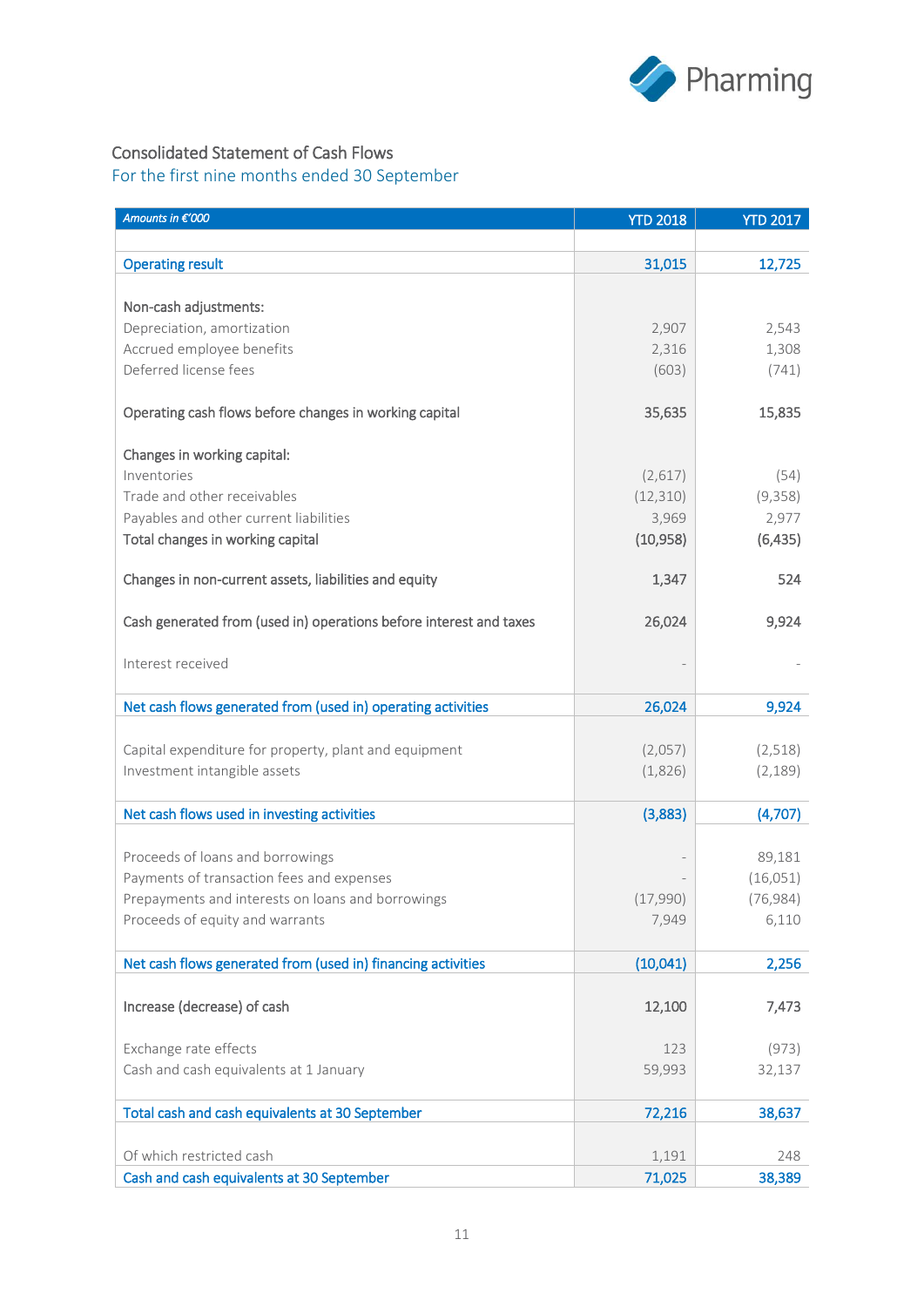

# Appendix: Main Financial Statements reported in US dollars

*The original Financial Statements are reported in Euros. In case of differences of interpretation between the Financial Statements in US Dollars and the Financial Statements in Euros, the Financial Statements in Euros will prevail.*

## Consolidated Statement of Income in US Dollars

| Amounts in \$'000, except per share data          | <b>YTD 2018</b>     | <b>YTD 2017</b> |
|---------------------------------------------------|---------------------|-----------------|
|                                                   |                     |                 |
| Product sales                                     | 116,799             | 62,789          |
| License fees                                      | 722                 | 831             |
| <b>Revenues</b>                                   | 117,521             | 63,621          |
|                                                   |                     |                 |
| Costs of sales                                    | (18, 946)           | (8,881)         |
|                                                   |                     |                 |
| <b>Gross profit</b>                               | 98,575              | 54,740          |
|                                                   |                     |                 |
| Other income                                      | 566                 | 681             |
|                                                   |                     |                 |
| Research and development                          | (21,007)            | (14, 656)       |
| General and administrative<br>Marketing and sales | (9,950)<br>(31,097) | (4,831)         |
|                                                   |                     | (21, 662)       |
| Costs                                             | (62,054)            | (41, 149)       |
| <b>Operating result</b>                           | 37,087              | 14,271          |
| Fair value gain (loss) on revaluation derivatives | (867)               | (17, 031)       |
| Other financial income and expenses               | (22, 541)           | (39, 531)       |
| Financial income and expenses                     | (23, 408)           | (56, 561)       |
|                                                   |                     |                 |
| Result before income tax                          | 13,679              | (42, 291)       |
| Income tax expense                                | (91)                |                 |
| Net result for the period                         | 13,588              | (42, 291)       |
|                                                   |                     |                 |
| Attributable to:                                  |                     |                 |
| Owners of the parent                              | 13,588              | (42, 291)       |
| <b>Total net result</b>                           | 13,588              | (42, 291)       |
| Basic earnings per share (\$)                     | 0.022               | (0.086)         |
| Fully-diluted earnings per share (\$)             | 0.020               | n/a             |